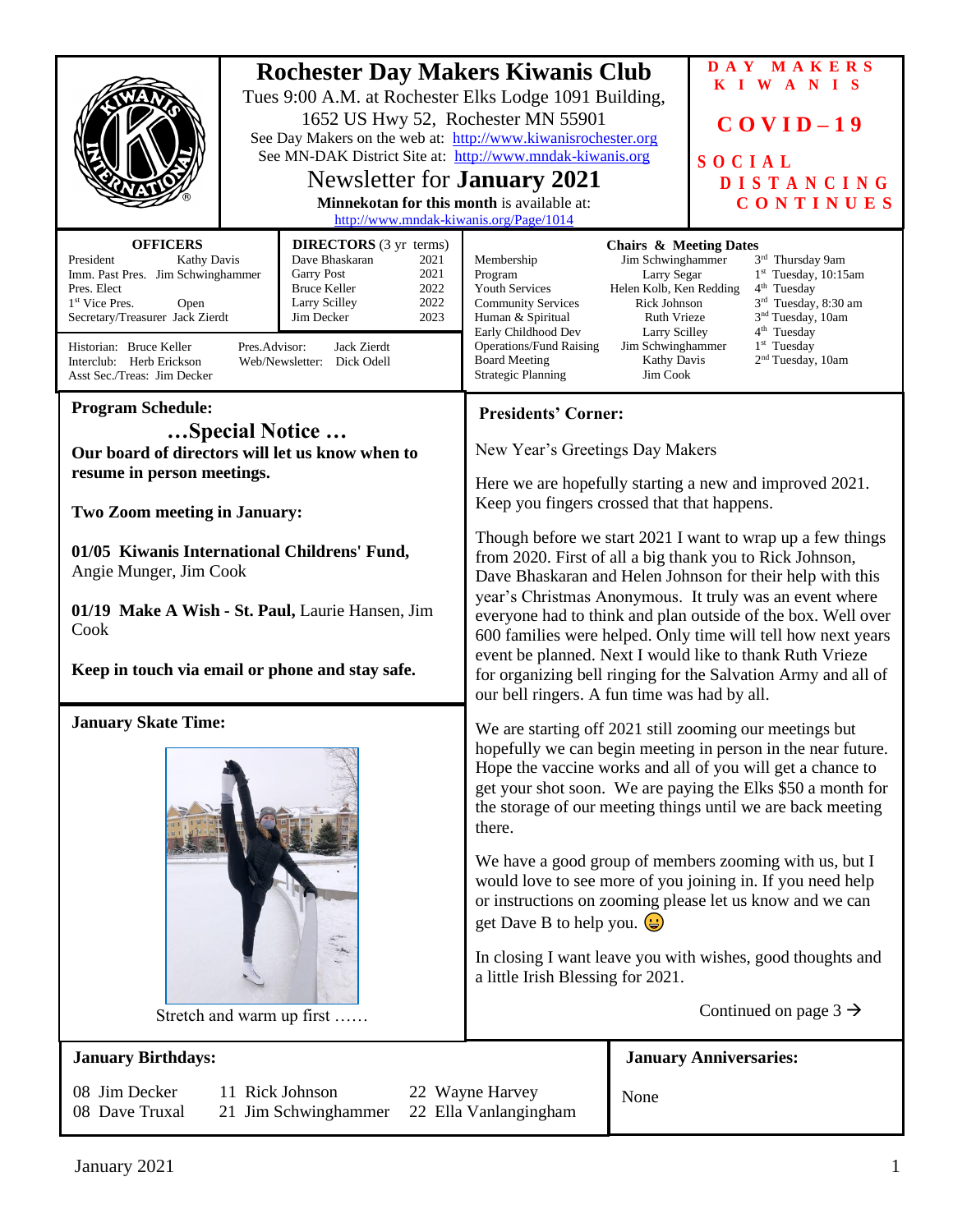| <b>Treasurer's Report - 12/28/2020</b>                                                                                                                                                                               | <b>Board of Directors Meeting - Dec 8, 2020</b>                                                                                                                                                                                                                                                                                                                                                                                                                                                                                                                |  |
|----------------------------------------------------------------------------------------------------------------------------------------------------------------------------------------------------------------------|----------------------------------------------------------------------------------------------------------------------------------------------------------------------------------------------------------------------------------------------------------------------------------------------------------------------------------------------------------------------------------------------------------------------------------------------------------------------------------------------------------------------------------------------------------------|--|
| <b>Bank Balance 12/28/2020:</b><br>19,443.11<br><b>Administrative Account</b><br>\$<br>3,659.47<br>$\$$<br>Service Account<br>11,551.50                                                                              | Kathy called the ZOOM Board meeting to order at 10:05<br>AM.                                                                                                                                                                                                                                                                                                                                                                                                                                                                                                   |  |
| $\mathcal{S}$<br>4,232.14<br><b>Charitable Account</b><br><b>Total Membership</b><br>46<br>"K" Dollars Total<br>\$142.00<br>as of 12/28/2020                                                                         | <b>Board Members/Committee Chairs Present: Jack</b><br>Zierdt, Dave Bhaskaran, Jim Cook, Garry Post, Kathy<br>Davis, Bruce Keller, Jim Decker, Ruth Vrieze, Larry<br>Scilley, Jim Schwinghammer<br><b>Board Members/Committee Chairs Absent: Larry</b><br>Segar, Ken Reding, Helen Kolb, Rick Johnson                                                                                                                                                                                                                                                          |  |
| <b>Jack Zierdt</b> , Treasurer                                                                                                                                                                                       | <b>Others Present:</b> None                                                                                                                                                                                                                                                                                                                                                                                                                                                                                                                                    |  |
| <b>Children's Fund:</b><br><b>Amazon Smile Program</b><br>When you shop this fall, remember the Amazon Smile<br>Program for boosting our fundraising projects.<br>https://smile.amazon.com/gp/chpf/homepage?orig=%2F | <b>Approval of Agenda:</b> Dave Bhaskaran moved and<br>Garry Post seconded to approve the Agenda as presented.<br><b>Approval of Minutes of Previous Meeting: Garry Post</b><br>moved, and Ruth Vrieze seconded to approve the minutes<br>from the November 10th Board Meeting. Approved                                                                                                                                                                                                                                                                       |  |
| Same products, same prices, same service. Amazon<br>donates 0.5% of the price of eligible purchases.<br>What a good fundraising opportunity for our Kiwanis                                                          | <b>Treasurer's Report for November 30, 2020:</b> The<br>printed report was sent out to all board members<br>preceding the meeting. Following discussion, the report<br>was filed as sent out. Approved                                                                                                                                                                                                                                                                                                                                                         |  |
| Clubs. Check it out at the web site shown above.<br><b>Herb Erickson and Dick Odell</b>                                                                                                                              | Dave Bhaskaran moved and Ruth Vrieze seconded to<br>contribute the \$25.00 to Division 7 for the Education                                                                                                                                                                                                                                                                                                                                                                                                                                                     |  |
| Day Makers ZOOM Meetings:                                                                                                                                                                                            | Day/Governor Visit.                                                                                                                                                                                                                                                                                                                                                                                                                                                                                                                                            |  |
| Time: Jan 5, 2021 09:00 AM Central Time (US and<br>Canada)                                                                                                                                                           | <b>UNFINISHED BUSINESS:</b><br>We will continue to hold our meetings via Zoom at least<br>through March 2021.                                                                                                                                                                                                                                                                                                                                                                                                                                                  |  |
| Join Zoom Meeting<br>https://us02web.zoom.us/j/89639034985?pwd=OHRzY<br>UsrR0dXTU5ma2ZOTXZJS2NHQT09<br>Meeting ID: 896 3903 4985<br>Passcode: goblue                                                                 | <b>NEW BUSINESS:</b><br>Discussion was held that our Key Club at Century High<br>School and our K-kids club at Riverside are still not<br>holding meetings during this Covid time. We were given<br>a reprieve from paying dues for this year due to not<br>holding meetings. However, our club is still credited<br>with sponsoring the clubs and their listed under our Day<br>Makers name. Our K-kids club at Harriet Bishop has<br>held one meeting in December via Google Meets and will<br>hold more meetings following the holidays on Google<br>Meets. |  |
| Time: Jan 19, 2021 09:00 AM Central Time (US and<br>Canada)<br>Join Zoom Meeting<br>https://us02web.zoom.us/j/88582285531?pwd=YmVoT<br>URiKzJMZWZBOEJJcFB0enRVZz09<br>Meeting ID: 885 8228 5531                      |                                                                                                                                                                                                                                                                                                                                                                                                                                                                                                                                                                |  |
| Passcode: goblue                                                                                                                                                                                                     | Kathy, again, mentioned that she has been in                                                                                                                                                                                                                                                                                                                                                                                                                                                                                                                   |  |
| David Bhaskaran                                                                                                                                                                                                      | communication with the Elks Club regarding our storage<br>of belongings of Club items and especially the big white<br>cabinet even though we are not holding meetings during<br>this time. She has communicated to the Elks that we plan<br>to return to in person meetings at their facility when this<br>pandemic clears up for meeting attendance. She stated<br>that they agreed on payment of rent for the storage at the<br>rate of \$150.00 per quarter.                                                                                                |  |
| <b>KI Youth Protection Guidelines:</b><br>Questionnaire<br>Here is the link to the KI Youth Protection (Questionnaire)<br>Guidelines that Jack Z referenced in Nov.                                                  |                                                                                                                                                                                                                                                                                                                                                                                                                                                                                                                                                                |  |
| http://kiwanisrochester.org/KIYouthGuide2020.pdf                                                                                                                                                                     | Continued on page $4 \rightarrow$                                                                                                                                                                                                                                                                                                                                                                                                                                                                                                                              |  |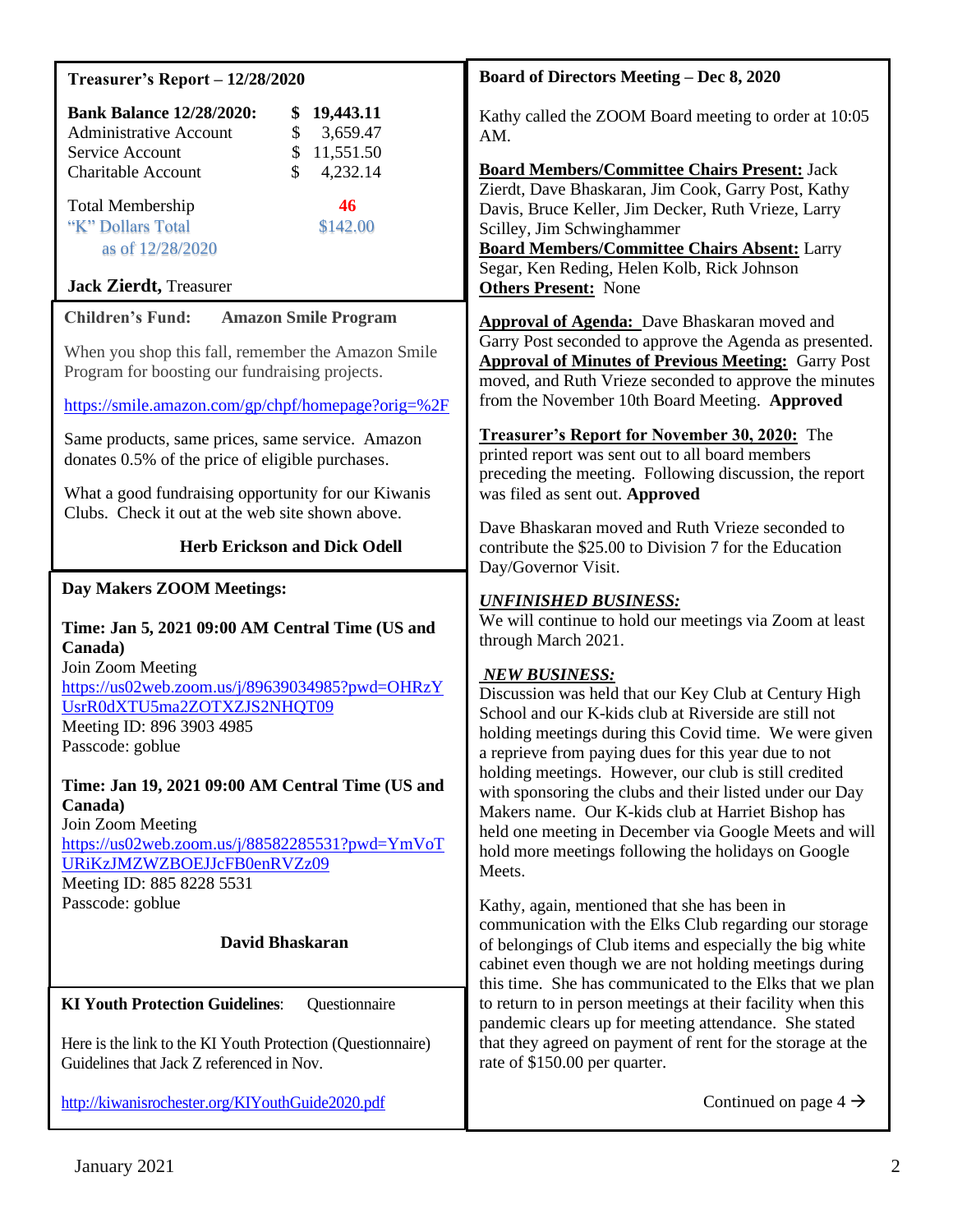### **Kiwanis Day Makers Club Dues:**

January is the  $1<sup>st</sup>$  month of the  $2<sup>nd</sup>$  quarter of the Kiwanis year. Please send your check for the 2<sup>nd</sup> quarter dues to Jack.

The dues are as follows: Regular Membership \$45.00 @quarter; Spouse Membership \$25.00 @quarter and Life Membership \$35.00 @quarter.



#### **Jack Zierdt** DM Treasurer

**President's Corner:** (Continued from page 1)

Irish Blessing

May you have all the happiness and luck that life can hold-

And at the end of all your rainbows May you find a pot of gold  $\bigotimes$ 

**Kathy Davis**, President.

# **Social Distancing on Ice:**

Take Some Kids Skating … MN winter fun.



Figure skate or learn hockey …. **Dick Odell**

# **Salvation Army Bell Ringing:**

The Day Makers concluded their Salvation Army Bell Ringing on December 17. Everyone reported having a wonderful time and our location was very busy most all of the time.

Evidence that the "teams" were in place.



Yes, this is Jim Decker, Helen Kolb and Kathy Davis.



Thank you Dick and Ruth for your leadership in this important fund raiser for Salvation Army.



Our very own "Kiwanis Elf", Dave Bhaskaran ….

We were all impressed with the donations given. A small stick was needed to push the currency bills into kettle. Thanks again to all who volunteered.

 **Ruth Vrieze and Dick Odell**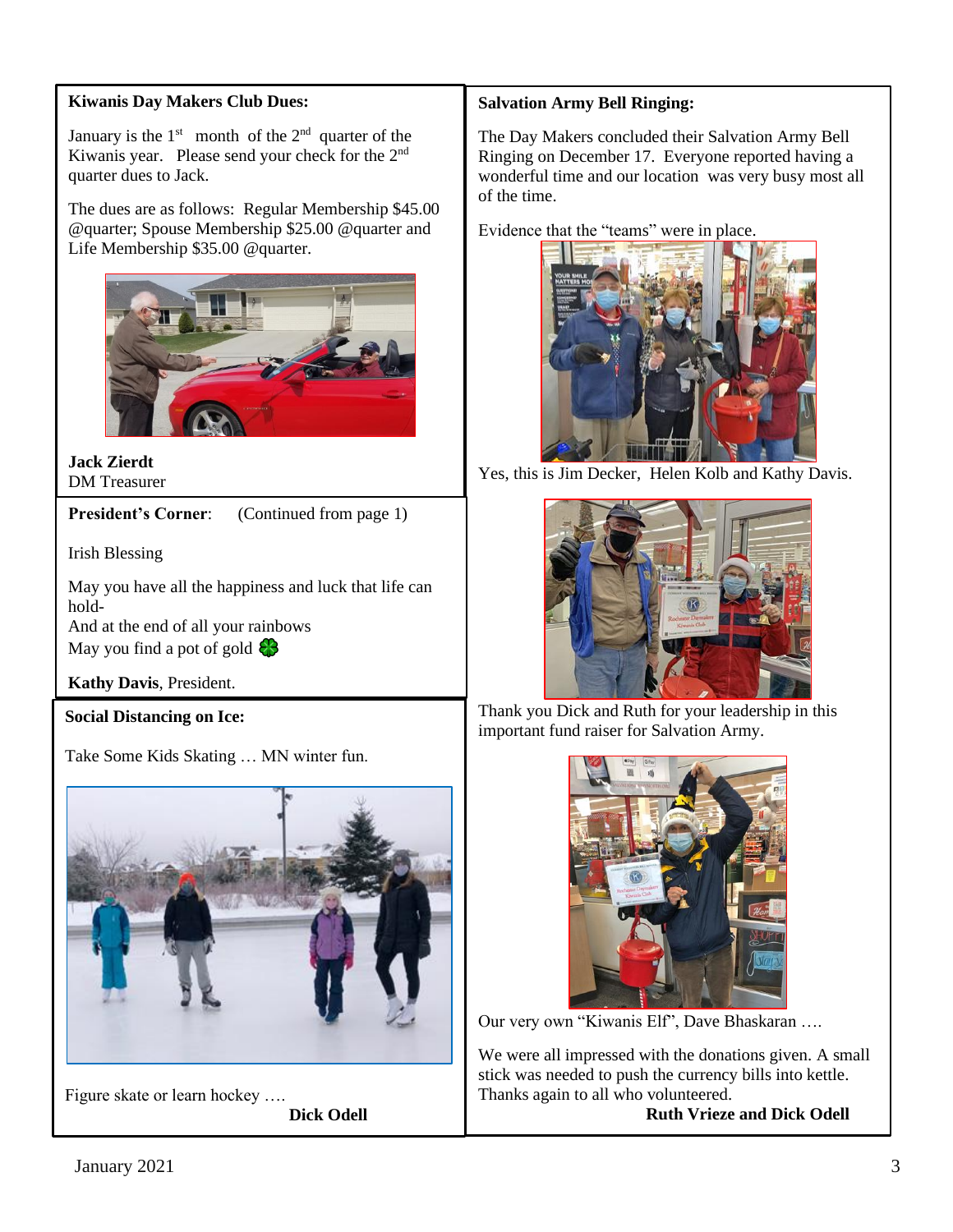#### **BOARD OF DIRECTORS MEETING: Dec 8, 2020** (Continued from page 2)

Comments and discussion about the importance of finding someone to become our President-Elect for this Kiwanis Year and becoming President for the 2021-2022 Kiwanis Year if we are going to be able to continue as the Day Makers Kiwanis Club. This is a very pressing issue that we need to solve in the immediate future as Kathy is presently Div 7 Lt. Governor Elect and will be the Lt. Governor next year for Division 7 of the Minnesota-Dakotas Kiwanis District.

As a District officer she can not hold a club office therefore, we need to have someone step forward.

Kathy adjourned the meeting at 10:55 AM

 **Jack Zierdt (Secy/Treas)**

# **MN-Dak District Job Opening:**

*Please note that application deadline has been extended until January 8th.*

Job Opportunity for a Kiwanian to Serve as the Minnesota-Dakotas Secretary-**Treasurer** 

Are you committed to Kiwanis and energized by serving?

[Click here for more information and](http://r20.rs6.net/tn.jsp?f=001XXr2GgJwuAFB94g9QYuar2snJBjHfe1u_S-HIqQXg6-_yYL8pYCKKTKvkInD7WInCfjGStU7EjUqNoDi8oj-8CreOWNy03dGZpco2ovEss5hkjNJMekJMkClbt2Mrr_k04yw4YBrVciXxT3KwjZm122u5Pu5j1WppOoJfH9l3eYv8bqjy9YxBrs9j_FAX_NH3efNkvDQI8q3_7VzHDJjILBHjXG_tfmbpmT1ufV6aTsFZ6fEZViUSOZ5wguAtYbxrLhrC-AOenKEMYRS6XtwIVoGRn-vXxkf7OI3DplzvSJPnlSBBuh0WL-sXjAf20eg1P-61JlaEmw=&c=juTneVW94xdnVV8sAG-SWwTGjkYcyXH9vIC0PvEgBXjYtm6br1MKeA==&ch=atUzzNXb0USs3Z-PGDm794h3tccsj8kRYvp-WeXlV5Cr3t7FVH0yYg==)  [application details](http://r20.rs6.net/tn.jsp?f=001XXr2GgJwuAFB94g9QYuar2snJBjHfe1u_S-HIqQXg6-_yYL8pYCKKTKvkInD7WInCfjGStU7EjUqNoDi8oj-8CreOWNy03dGZpco2ovEss5hkjNJMekJMkClbt2Mrr_k04yw4YBrVciXxT3KwjZm122u5Pu5j1WppOoJfH9l3eYv8bqjy9YxBrs9j_FAX_NH3efNkvDQI8q3_7VzHDJjILBHjXG_tfmbpmT1ufV6aTsFZ6fEZViUSOZ5wguAtYbxrLhrC-AOenKEMYRS6XtwIVoGRn-vXxkf7OI3DplzvSJPnlSBBuh0WL-sXjAf20eg1P-61JlaEmw=&c=juTneVW94xdnVV8sAG-SWwTGjkYcyXH9vIC0PvEgBXjYtm6br1MKeA==&ch=atUzzNXb0USs3Z-PGDm794h3tccsj8kRYvp-WeXlV5Cr3t7FVH0yYg==)

Steve Handegaard District Secretary-Treasurer Minnesota-Dakotas District Kiwanis International



(You will notice that this is a "part time job", so there are some \$\$ and travel opportunities associated with this job. Dick Odell)

# **K-Dollar Challenge Fund Raising:**

Continue saving your "K Dollars" for the Children's Fund once again. The "K Dollar" Challenge will be held again for this next 2020-2021 Kiwanis year according to Kathy Welle, District Chair of Kiwanis International Foundation Children's Fund.

I will gladly collect your "K Dollars" whenever we meet once again as a club at the Elks. Until then, you can either send your "K Dollars" to me via US mail or just meet up with me to donate to this challenge.

K-Dollars are readily available in SD/WY and McDonalds Drive-up window, just ask Farmer Dick Odell.



The Kiwanis Children's Fund is a way of reaching children through grants, scholarship programs, and Kiwanis youth programs.

At the present time we have \$142.00 in "K-Dollars."

#### **Judy Zierdt**

And yes, there is such a thing as a K-Dollar in the \$100 currency …. Keep your eyes open when spending.



**Dick Odell**

**One last joke:**

Why did the girl smear peanut butter on the road? To go with the traffic jam.